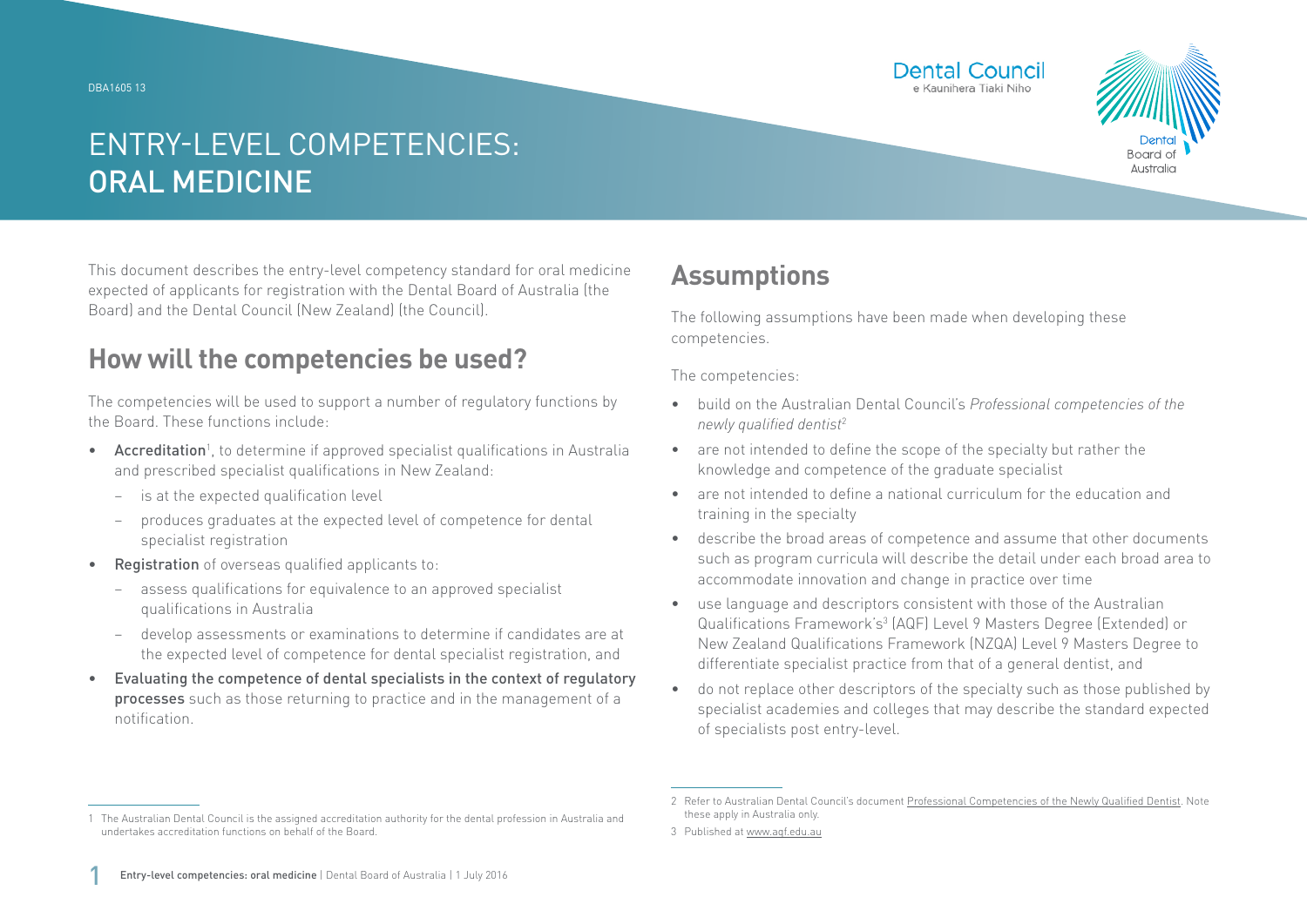### **How to read the competencies**

The competencies should be read:

- with an understanding of how they are to be used, and
- in the context of how they are relevant to the particular specialty this will mean that competencies generic to all specialties may be demonstrated differently in each specialty.

© AUSTRALIAN HEALTH PRACTITIONER REGULATION AGENCY and DENTAL BOARD OF AUSTRALIA, 2016

This publication may be copied, transmitted and distributed for educational or research purposes

## **Definition**

#### **Australia**

Dental Board of Australia *List of approved specialties*<sup>4</sup> .

Oral Medicine is defined as:

*The branch of dentistry concerned with the oral health care of patients with chronic and medically related disorders of the oral and maxillofacial region and with their diagnosis and nonsurgical management.*

#### **New Zealand**

The *Health Practitioners Competence Assurance Act* (the Act) describes a scope of practice as the health service that a practitioner registered in that scope of practice is permitted to perform, subject to any conditions for the time being imposed by the responsible authority.

The Council publishes a scope of practice as a Notice in the New Zealand Gazette under section 11 of the Act.

The scope of practice for Oral Medicine $5$  is described as:

*Oral medicine specialists practise in the branch of dentistry that is concerned with the oral health care of patients with chronic and medically related disorders of the oral and maxillofacial region, and with their diagnosis and non-surgical management.*

*Specialist oral medicine is undertaken by a dental practitioner who possesses additional postgraduate qualifications, training and experience recognised by the Council as appropriate for registration.*

4 Published at [www.dentalboard.gov.au/Registration-Standards](http://www.dentalboard.gov.au/Registration-Standards.aspx)

<sup>5</sup> Published at [www.dcnz.org.nz/i-practise-in-new-zealand/dentists-and-dental-specialists/scopes-of-practice](http://www.dcnz.org.nz/i-practise-in-new-zealand/dentists-and-dental-specialists/scopes-of-practice)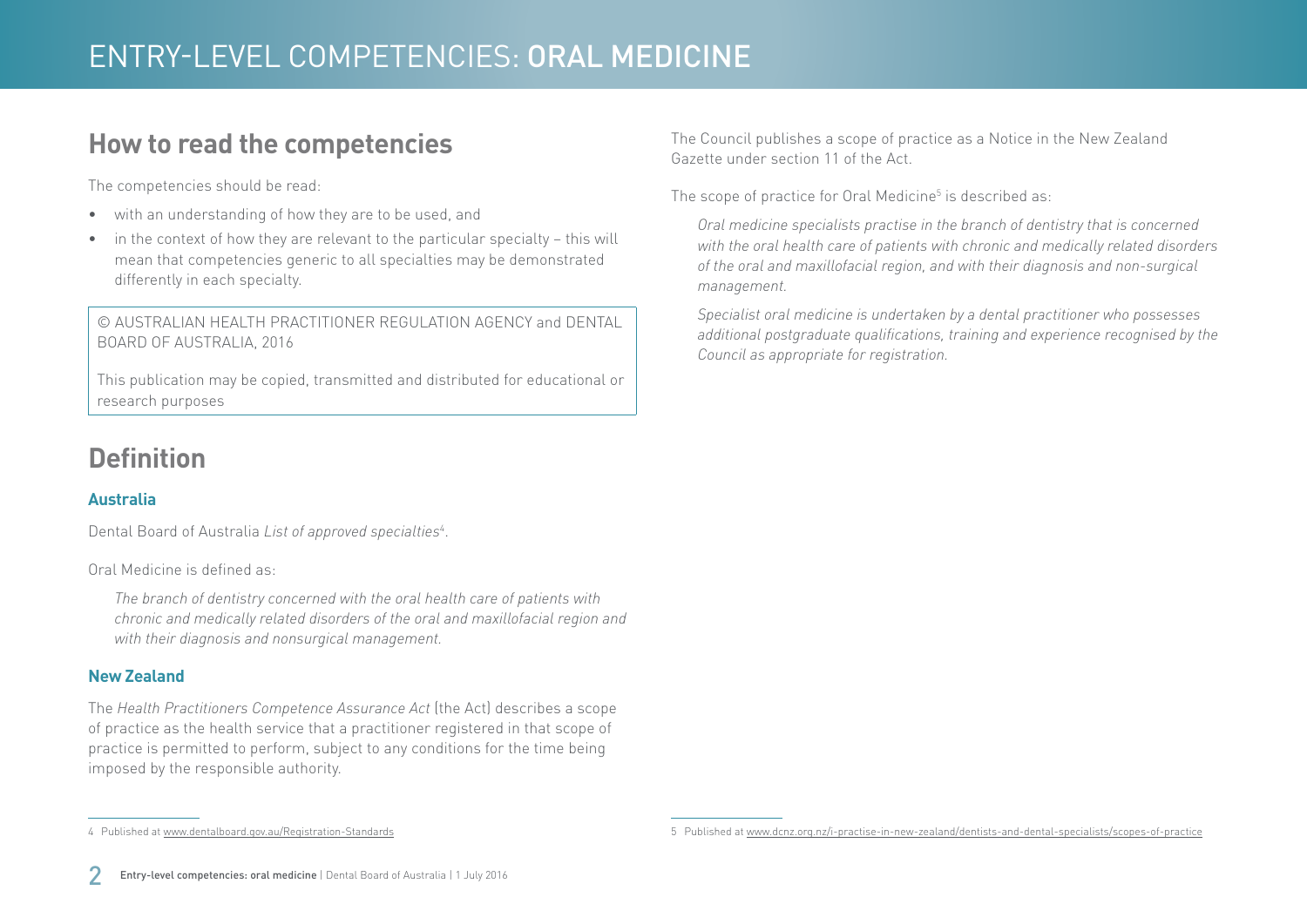## ENTRY-LEVEL COMPETENCIES: ORAL MEDICINE

| <b>Domain</b>                                                                                                                                                                                                                     | <b>Competencies</b>                                                                                                                                                                                                                                                                                                                                                                                                                                                                                                                                                                                                                                                                                                                                                                                                                                                                                                                                                                                                                                                                                                                                                                                                                                                                                      |
|-----------------------------------------------------------------------------------------------------------------------------------------------------------------------------------------------------------------------------------|----------------------------------------------------------------------------------------------------------------------------------------------------------------------------------------------------------------------------------------------------------------------------------------------------------------------------------------------------------------------------------------------------------------------------------------------------------------------------------------------------------------------------------------------------------------------------------------------------------------------------------------------------------------------------------------------------------------------------------------------------------------------------------------------------------------------------------------------------------------------------------------------------------------------------------------------------------------------------------------------------------------------------------------------------------------------------------------------------------------------------------------------------------------------------------------------------------------------------------------------------------------------------------------------------------|
| 1. Professionalism                                                                                                                                                                                                                | Generic                                                                                                                                                                                                                                                                                                                                                                                                                                                                                                                                                                                                                                                                                                                                                                                                                                                                                                                                                                                                                                                                                                                                                                                                                                                                                                  |
| On graduation a dental specialist<br>will have the knowledge and<br>skills to demonstrate autonomy,<br>expert judgement, adaptability<br>and responsibility as a<br>practitioner and show leadership<br>in the dental profession. | A graduate specialist is expected to be competent in the following, as relevant to the specialty:<br>recognising the personal limitations and scope of the specialty and knowing when to refer or seek advice appropriately<br>a.<br>b.<br>practising with personal and professional integrity, honesty and trustworthiness<br>providing patient-centred care, including selecting and prioritising treatment options that are compassionate and respectful of patients' best<br>interests, dignity and choices and which seek to improve community oral health<br>understanding and applying the moral, cultural, ethical principles and legal responsibilities involved in the provision of specialist dental care<br>d.<br>to individual patients, to communities and populations<br>displaying appropriate professional behaviour and communication towards all members of the dental team and referring health practitioner/s<br>е.<br>understanding and applying legislation including that related to record-keeping<br>demonstrating specialist professional growth and development through research and learning<br>q.<br>supporting the professional development and education for all members of the dental and/or health community, and<br>h.<br>demonstrating leadership in the profession. |
| <b>2. Communication and social</b><br><b>skills</b><br>On graduation a dental specialist<br>will be able to interpret and<br>transmit knowledge, skills and<br>ideas to dental and non-dental<br>audiences.                       | Generic<br>A graduate specialist is expected to be competent in the following, as relevant to the specialty:<br>identifying and understanding a patient's, or their parent's, guardian's or carer's expectations, desires and attitudes when planning and<br>a.<br>delivering specialist treatment<br>communicating effectively with patients, their families, relatives and carers in a manner that takes into account factors such as their age,<br>intellectual development, social and cultural background<br>use of technological and telecommunication aids in planning and delivering specialist treatment<br>C.<br>communicating effectively in all forms of health and legal reporting, and<br>d.<br>interpreting and communicating knowledge, skills and ideas.<br>е.                                                                                                                                                                                                                                                                                                                                                                                                                                                                                                                          |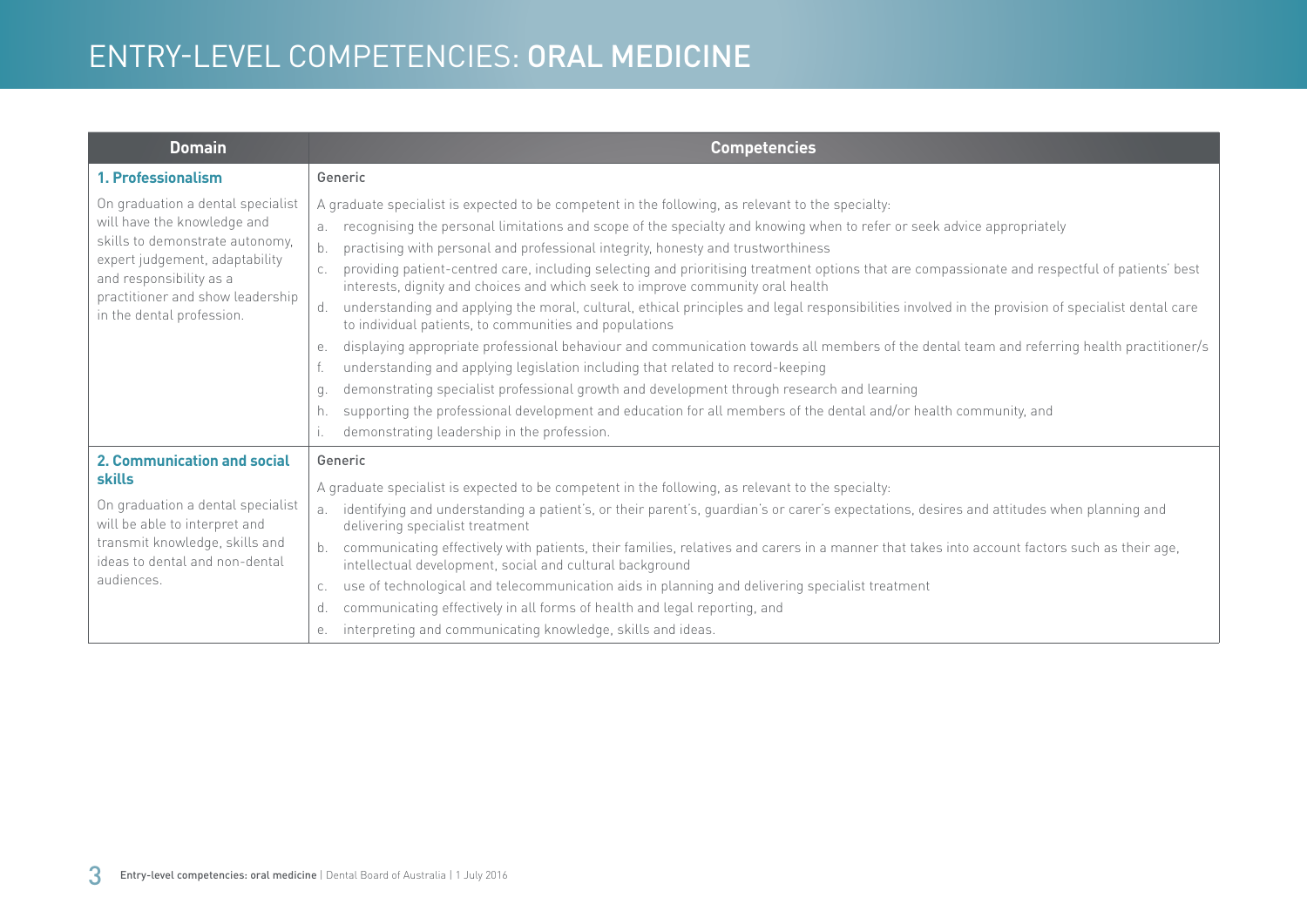# ENTRY-LEVEL COMPETENCIES: ORAL MEDICINE

| <b>Domain</b>                                                                                                                                                                                                                                                                                                                                                           | <b>Competencies</b>                                                                                                                                                                                                                                                                                                                    |
|-------------------------------------------------------------------------------------------------------------------------------------------------------------------------------------------------------------------------------------------------------------------------------------------------------------------------------------------------------------------------|----------------------------------------------------------------------------------------------------------------------------------------------------------------------------------------------------------------------------------------------------------------------------------------------------------------------------------------|
| 3. Critical thinking                                                                                                                                                                                                                                                                                                                                                    | Generic                                                                                                                                                                                                                                                                                                                                |
| On graduation a dental specialist<br>will have the expert, specialised<br>cognitive and technical skills in a<br>body of knowledge or practice to<br>independently analyse critically,<br>reflect on and synthesise<br>complex information, problems,<br>concepts and theories and<br>research and apply established<br>theories to a body of knowledge<br>or practice. | A graduate specialist is expected to be competent in the following, as relevant to the specialty:<br>critically evaluating scientific research and literature, products and techniques to inform evidence-based specialist practice, and<br>а.<br>synthesising complex information, problems, concepts and theories.<br>b <sub>1</sub> |
| <b>4. Scientific and clinical</b>                                                                                                                                                                                                                                                                                                                                       | Generic                                                                                                                                                                                                                                                                                                                                |
| knowledge<br>On graduation a dental specialist<br>will have a body of knowledge<br>that includes the extended<br>understanding of recent<br>developments in a discipline<br>and its professional practice, as<br>well as knowledge of research<br>principles and methods<br>applicable to the specialty and<br>its professional practice.                               | A graduate specialist is expected to be competent in the following areas of knowledge, as relevant to the specialty:                                                                                                                                                                                                                   |
|                                                                                                                                                                                                                                                                                                                                                                         | historical and contemporary literature<br>а.<br>the scientific basis of dentistry including the relevant biological, medical and psychosocial sciences<br>b.                                                                                                                                                                           |
|                                                                                                                                                                                                                                                                                                                                                                         | development, anatomy, physiology and pathology of hard and soft tissues of the head and neck<br>C.                                                                                                                                                                                                                                     |
|                                                                                                                                                                                                                                                                                                                                                                         | the range of investigative, technical and clinical procedures, and<br>d.                                                                                                                                                                                                                                                               |
|                                                                                                                                                                                                                                                                                                                                                                         | management and treatment planning with multidisciplinary engagement for complex cases, including compromised patients.<br>е.                                                                                                                                                                                                           |
|                                                                                                                                                                                                                                                                                                                                                                         | Specific                                                                                                                                                                                                                                                                                                                               |
|                                                                                                                                                                                                                                                                                                                                                                         | A graduate specialist is expected to be competent in the following areas of knowledge, as relevant to the specialty:                                                                                                                                                                                                                   |
|                                                                                                                                                                                                                                                                                                                                                                         | the basis and management of orofacial pain<br>a.                                                                                                                                                                                                                                                                                       |
|                                                                                                                                                                                                                                                                                                                                                                         | oral and maxillofacial oncology<br>b.                                                                                                                                                                                                                                                                                                  |
|                                                                                                                                                                                                                                                                                                                                                                         | oral and maxillofacial manifestations of systemic disease<br>C.                                                                                                                                                                                                                                                                        |
|                                                                                                                                                                                                                                                                                                                                                                         | the principles and application of general medicine, and<br>d.                                                                                                                                                                                                                                                                          |
|                                                                                                                                                                                                                                                                                                                                                                         | the principles and application of pharmacology.<br>е.                                                                                                                                                                                                                                                                                  |